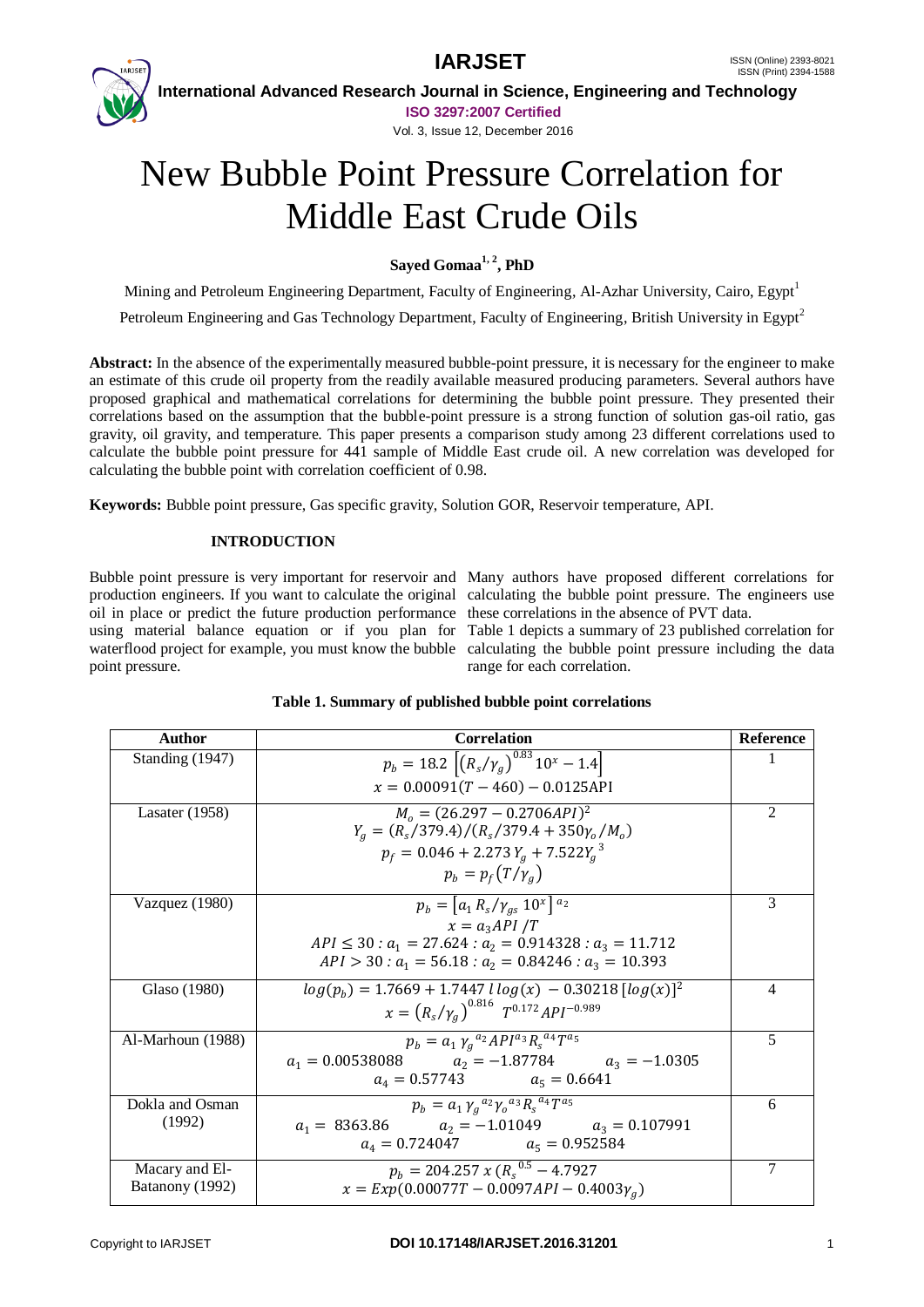

# **International Advanced Research Journal in Science, Engineering and Technology**

**ISO 3297:2007 Certified**

| Omar and Todd<br>(1993)            | $p_b = 18.2 \left[ \left( \frac{R_s}{V_s} \right)^x 10^{(0.00091T - 0.0125 \text{ API})} - 1.4 \right]$                          | 8  |  |  |
|------------------------------------|----------------------------------------------------------------------------------------------------------------------------------|----|--|--|
|                                    |                                                                                                                                  |    |  |  |
|                                    | $x = 1.4256 - 0.2608B_o - 0.4596\gamma_g + 0.04481B_o^2 + 0.236\gamma_g^2$<br>$-0.1077/(\gamma_a B_o)$                           |    |  |  |
| Petrosky and                       | $p_b = \frac{112.727 R_s^{0.577421}}{\gamma_q^{0.8439} \times 10^X} - 1391.051$                                                  |    |  |  |
| Farshad (1993)                     |                                                                                                                                  |    |  |  |
|                                    | $x = 0.0007916API^{1.541} - 0.00004561 (T - 460)^{1.3911}$                                                                       |    |  |  |
| Kartaotmodjo and<br>Schmidt (1994) | $p_b = \left(\frac{R_s}{(a_1 v_a^{a_2} 10^{a_3 API/T})}\right)^a$                                                                |    |  |  |
|                                    | $API \le 30$ : $a_1 = 0.05958$ : $a_2 = 0.7972$ : $a_3 = 13.1405$ : $a_4 =$                                                      |    |  |  |
|                                    | 0.9986                                                                                                                           |    |  |  |
|                                    | $API > 30$ : $a_1 = 0.0315$ : $a_2 = 0.7587$ : $a_3 = 11.28$ : $a_4 = 0.9145$                                                    |    |  |  |
| Ghetto (1994)                      | $p_h = 21.7429 (R_s/\gamma_a)^{0.7646} 10^{0.001197 - 0.0101 API}$                                                               | 11 |  |  |
| <b>Farshad</b> (1996)              | $\log(p_b) = 0.3058 + 1.9013 \log(x) - 0.26(\log(x))^2$<br>$\chi = \gamma_a^{-1.378} R_s^{-1.053} 10^{(0.00069 T - 0.0208 API)}$ |    |  |  |
| Almehaideb (1997)                  | $p_b = -620.592 + \frac{6.23087 \bar{R}_s \gamma_o}{\gamma_o B_o^{1.38559}} + 2.89868 T$                                         |    |  |  |
| <b>Hanafy (1997)</b>               | $p_h = 3.205R_{si} + 157.27$                                                                                                     |    |  |  |
| <b>Khairy</b> (1998)               | $p_b = a_1 \gamma_g^{a_2} \gamma_o^{a_3} R_s^{a_4} T^{a_5}$                                                                      |    |  |  |
|                                    | $\begin{array}{ccc} a_1 = 49.3647 & a_2 = -1.4676 & a_3 = 3.1437 \\ a_4 = 0.715082 & a_5 = 1.32657 \end{array}$                  |    |  |  |
| Al-Shammasi                        |                                                                                                                                  |    |  |  |
| (1999)                             | $p_b = \gamma_0^{5.527215} Exp(1.841408\gamma_a\gamma_o) (\gamma_a R_s T)^{0.783716}$                                            |    |  |  |
| Velarde and McCain<br>(1999)       | $p_b = \frac{1091.47 R_s^{0.081465}}{Y_a^{0.161488} \times 10^X} - 0.740152$                                                     |    |  |  |
|                                    | $x = 8.2 \times 10^{-6} API^{2.176124} - 0.013098 (T - 460)^{0.282372}$                                                          |    |  |  |
| Dindoruk and                       |                                                                                                                                  | 18 |  |  |
| Christman (2001)                   | $p_b = a_8 \left[ \frac{R_s^{u_9}}{\gamma_s^{a_{10}}} \times 10^X + a_{11} \right]$                                              |    |  |  |
|                                    | $x = \frac{a_1 \tilde{T}^{a_2} + a_3 API^{a_4}}{a_5 + \frac{2 R_s a_6}{\gamma_g a_7}}$                                           |    |  |  |
|                                    |                                                                                                                                  |    |  |  |
|                                    | $a_1 = 0.142828 \times 10^{-10}$<br>$a_2 = 2.844591797$<br>$a_3 = -6.74896 \times 10^{-5}$<br>$a_4 = 1.225226436$                |    |  |  |
|                                    | $a_5 = 0.33383304$<br>$a_6 = -0.272945957$                                                                                       |    |  |  |
|                                    | $a_7 = 0.084226069$<br>$a_8 = 1.869979257$<br>$a_9 = 1.221486524$<br>$a_{10} = -1.370508349$                                     |    |  |  |
|                                    | $a_{11} = 0.011688308$                                                                                                           |    |  |  |
| McCain (2003)                      | $\ln(p_h) = 7.475 + 0.713z + 0.0075z^2$<br>$z = \sum_{n=1}^{4} z_n : z_n = C_{0n} + C_{1n}VAR_n + C_{2n}VAR_n^2 + C_{3n}VAR_n^3$ | 19 |  |  |
|                                    | <b>VAR</b><br>C <sub>1</sub><br>C <sub>0</sub><br>$\mathcal{C}_2$<br>$C_3$<br>n                                                  |    |  |  |
|                                    | $-5.48$<br>1<br>$ln(R_s)$<br>$-0.0378$<br>0.281<br>$-0.0206$                                                                     |    |  |  |
|                                    | $\overline{2}$<br>API<br>1.27<br>4.36<br>$-4.76$<br>$-0.0449$<br>$\times$ 10 <sup>-4</sup><br>$\times$ 10 <sup>-6</sup>          |    |  |  |
|                                    |                                                                                                                                  |    |  |  |
|                                    | 3<br>4.51<br>$-10.84$<br>$-2.34$<br>8.39<br>$\gamma_g$                                                                           |    |  |  |
|                                    | T<br>1.03<br>4<br>$-0.7835$<br>6.23<br>$-1.22$<br>$\times$ 10 <sup>-5</sup><br>$\times 10^{-3}$<br>$\times$ 10 <sup>-8</sup>     |    |  |  |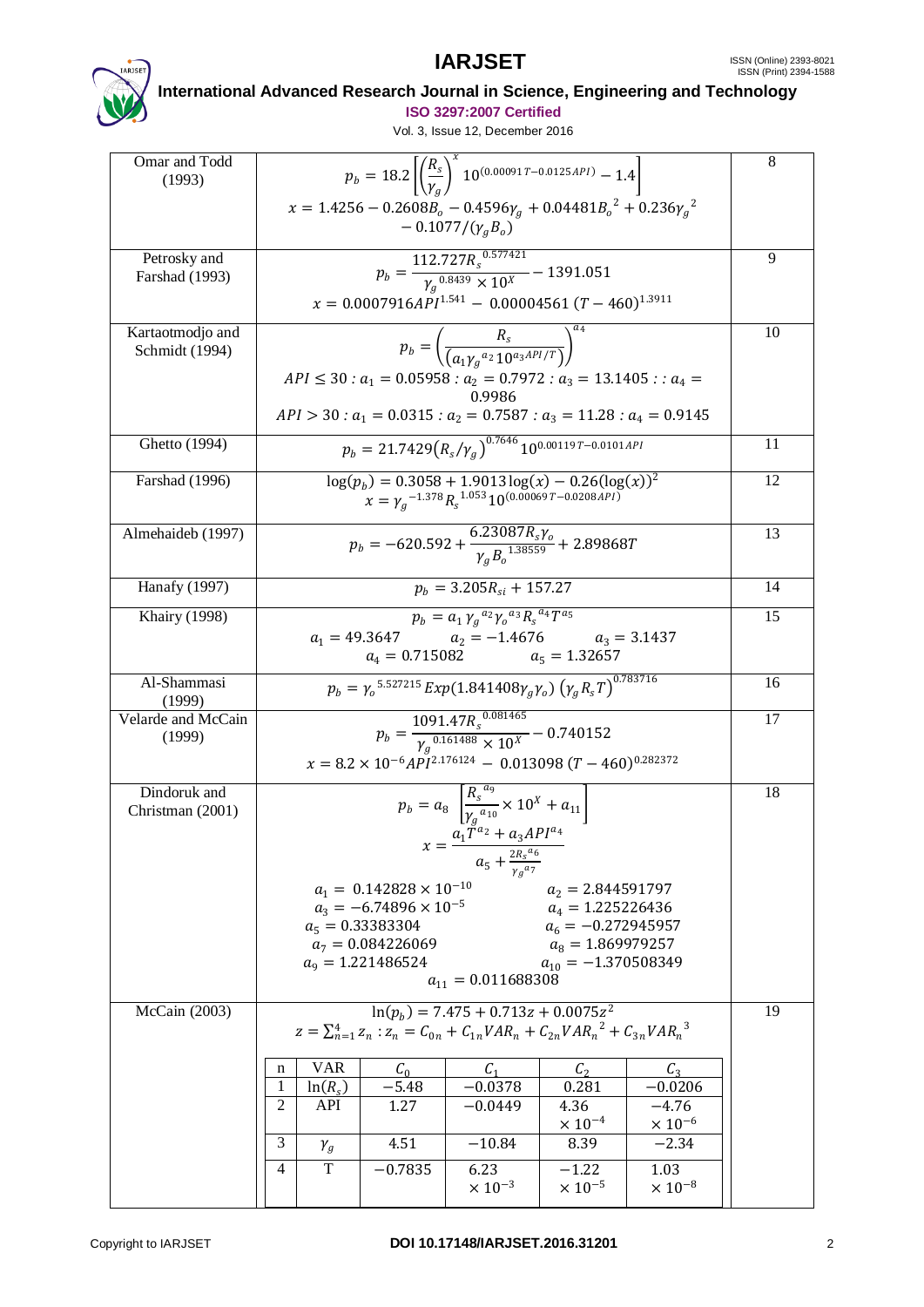

 **International Advanced Research Journal in Science, Engineering and Technology**

**ISO 3297:2007 Certified**

Vol. 3, Issue 12, December 2016

| Mehran $(2006)$                    | $p_b = a_1 \gamma_a{}^{a_2} \gamma_a{}^{a_3} R_s{}^{a_4} T^{\overline{a_5}}$<br>$a_1 = 3.146$ $a_2 = -1.3114$ $a_3 = 3.3925$<br>$a_4 = 0.8035$ $a_5 = 0.3466$                                                                                                                                                                                                                              | 20 |
|------------------------------------|--------------------------------------------------------------------------------------------------------------------------------------------------------------------------------------------------------------------------------------------------------------------------------------------------------------------------------------------------------------------------------------------|----|
| Hemmati and<br>Kharrat $(2007)$    | $p_b = 10.4566 \left[ \left( R_s / \gamma_a \right)^x 10^{0.0008T - 0.0098\gamma_o} - 8.6817 \right]$<br>$x = a_1 + a_2 B_0 + a_3 \gamma_a + a_4 B_0^2 + a_5 \gamma_a^2 + a_6/(\gamma_a B_0)$<br>$a_1 = 1.5897$ $a_2 = 0.2735$ $a_3 = 0.4429$<br>$a_4 = 0.04692$ $a_5 = 0.144$ $a_6 = 0.1596$                                                                                              | 21 |
| Ikiensikimama and<br>Ogboja (2009) | $Q = (R_s/a_1)/(R_s/a_1 + a_2\gamma_0/M_0)$<br>$S = (a_3 - a_4 API)^{a_5}$<br>$p_h^* = a_6 + a_7 Q + a_8 Q^{a_9}$<br>$p_b = p_b^* (T + a_{10}) / \gamma_a$<br>$a_1 = 336.0064009$ $a_2 = 6.7063984$ $a_3 = 47.57094772$<br>$a_4 = 0.677706662$ $a_5 = 1.530935619$<br>$a_6 = 0.243181338$ $a_7 = -2.316548789$<br>$a_{\Omega} =$<br>10.60657909 $a_9 = 1.518030465$ $a_{10} = 635.4152349$ | 22 |
| Moradi (2010)                      | $p_b^* = 1.10382622244782\log[$ (API) $\times$ API <sup>6.20868199092533</sup><br>$\times Exp(-1.84068688374902\gamma_a^2)$<br>$\times (TR_s \gamma_a)^{0.688750576134232}$<br>$p_h = -65.853149 p_h^* + 0.00040668902 {p_h}^*$<br>$-0.00000015472455p_h^{\ast}$ <sup>3</sup>                                                                                                              | 23 |

#### **Data Range**

In this paper, 441 samples of Middle East crude oil were parameters, which is used in this work, are shown in table used to correlate the bubble point pressure with gas 2. specific gravity, oil specific gravity, solution gas-oil ratio

and reservoir temperature. The ranges of theses

#### **Table 2 Data range**

| <b>PVT</b> parameter | Max      | Min    | Mean     |
|----------------------|----------|--------|----------|
| $p_b$ , psia         | 7142     | 130    | 1623.195 |
| API                  | 55.37269 | 9.5    | 30.81534 |
| $\mathcal{V}_{g}$    | 1.356    | 0.52   | 0.813692 |
| $\mathcal{V}_o$      | 1.003546 | 0.7572 | 0.874407 |
| $R_s$ , SCF/STB      | 1668     |        | 395.9524 |
| T, R                 | 892      | 530    | 624.483  |

#### **Proposed correlation**

A new correlation was developed using the multiple Average relative error, average absolute relative error, nonlinear regression analysis and can be expressed as:

$$
p_b = a_1 \gamma_g{}^{a_2} \gamma_o{}^{a_3} R_s{}^{a_4} T^{a_5} \exp{\mathbb{I}(\mathbf{a}_6 \gamma_g T)}
$$

With the coefficients  $a_0$  through  $a_7$  having the following values:

| $a_1 = 0.000221989$  | $a_2 = 0.07921662$  |
|----------------------|---------------------|
| $a_3 = 2.882096242$  |                     |
| $a_4 = 0.787046015$  | $a_5 = 1.968344769$ |
| $a_6 = -0.002128156$ |                     |

#### **Comparison of Correlations**

standard deviation, and correlation coefficient were computed for each correlation as shown in Table 3.

The bubble-point pressure correlation which was developed in this paper achieved the highest correlation coefficient of 0.98 with minimum average relative error of -0.56 %, minimum average absolute relative error of 8.12 %, minimum standard deviation of 10.69 %.

**Table 3 Statistical accuracy of bubble-point pressure correlations**

|          | ARE.<br>$\%$             | RE<br>$\%$ | $\sim$ $\sim$<br>ມມ | $\sim$         |
|----------|--------------------------|------------|---------------------|----------------|
| $\sim$   | $\overline{\phantom{0}}$ | $\Omega$   | $\Omega$            | O <sub>5</sub> |
| Standing | $-U.$                    | 11.UJ      | 14.JU               |                |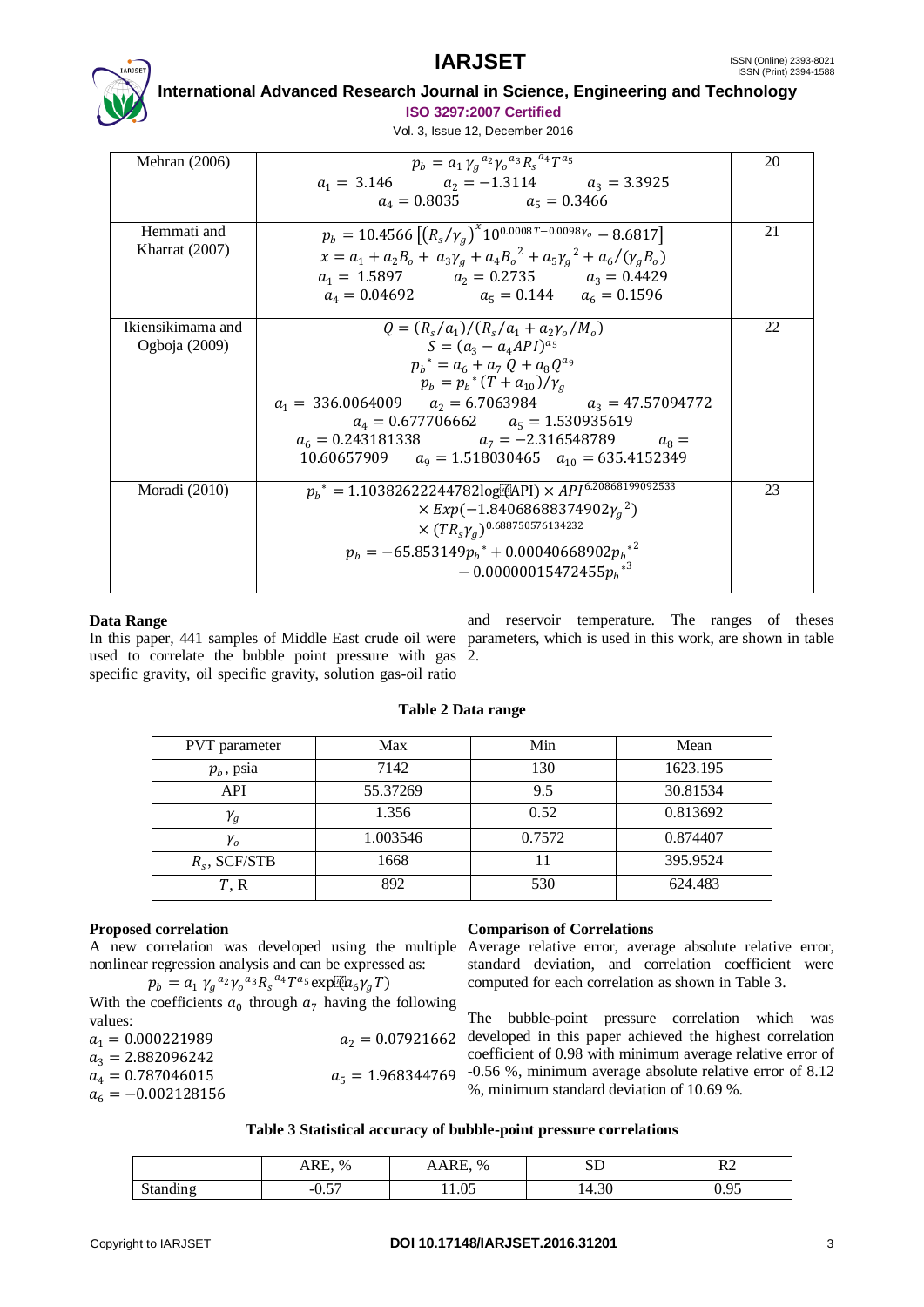

#### **International Advanced Research Journal in Science, Engineering and Technology ISO 3297:2007 Certified**

Vol. 3, Issue 12, December 2016

| Lasater       | 6.53      | 10.97  | 14.91  | 0.97              |
|---------------|-----------|--------|--------|-------------------|
| Vazquez       | $-8.80$   | 12.99  | 16.91  | 0.92              |
| Glaso         | $-15.00$  | 23.37  | 32.29  | 0.89              |
| Al-Marhoun    | $-16.21$  | 19.30  | 27.61  | 0.88              |
| Dokla         | $-1.96$   | 15.23  | 19.06  | 0.88              |
| Macary        | $-39.31$  | 53.34  | 62.54  | 0.72              |
| Omar          | $-185.10$ | 185.10 | 194.43 | 0.29              |
| Petrosky      | 50.01     | 66.05  | 144.41 | 0.89              |
| Kartaotmodjo  | 94.82     | 95.08  | 95.24  | $-0.28$           |
| Ghetto        | $-290.95$ | 290.95 | 297.73 | 0.19              |
| Farshad 96    | $-90.14$  | 90.24  | 103.66 | 0.50              |
| Almehaideb    | $-118.63$ | 119.79 | 199.12 | 0.22              |
| Hanafy        | 10.52     | 21.93  | 26.68  | $\overline{0.82}$ |
| Khairy        | $-226.72$ | 226.72 | 280.18 | 0.24              |
| Al-Shammasi   | $-3.04$   | 11.94  | 15.72  | 0.96              |
| Velardi       | $-83.65$  | 83.65  | 88.82  | 0.54              |
| Dindoruk      | $-71.45$  | 83.52  | 102.68 | 0.39              |
| McCain        | $-52.36$  | 52.36  | 57.73  | 0.65              |
| Mehran        | $-71.97$  | 71.97  | 75.28  | 0.57              |
| Hemmati       | $-352.48$ | 352.48 | 371.19 | 0.14              |
| Ikiensikimama | $-653.29$ | 653.29 | 848.11 | 0.03              |
| Moradi        | $-690.44$ | 690.44 | 725.47 | 0.08              |
| This study    | $-0.56$   | 8.12   | 10.69  | 0.98              |

#### **Crossplot**

The crossplot of calculated values of bubble point pressure from this study's correlation vs. measured values is presented on Figure 1. The plotted points of this study's correlation fall very close to the perfect correlation of the 45° line.

The crossplots for the 23 other correlations were presented on the figures from 2 to 24.







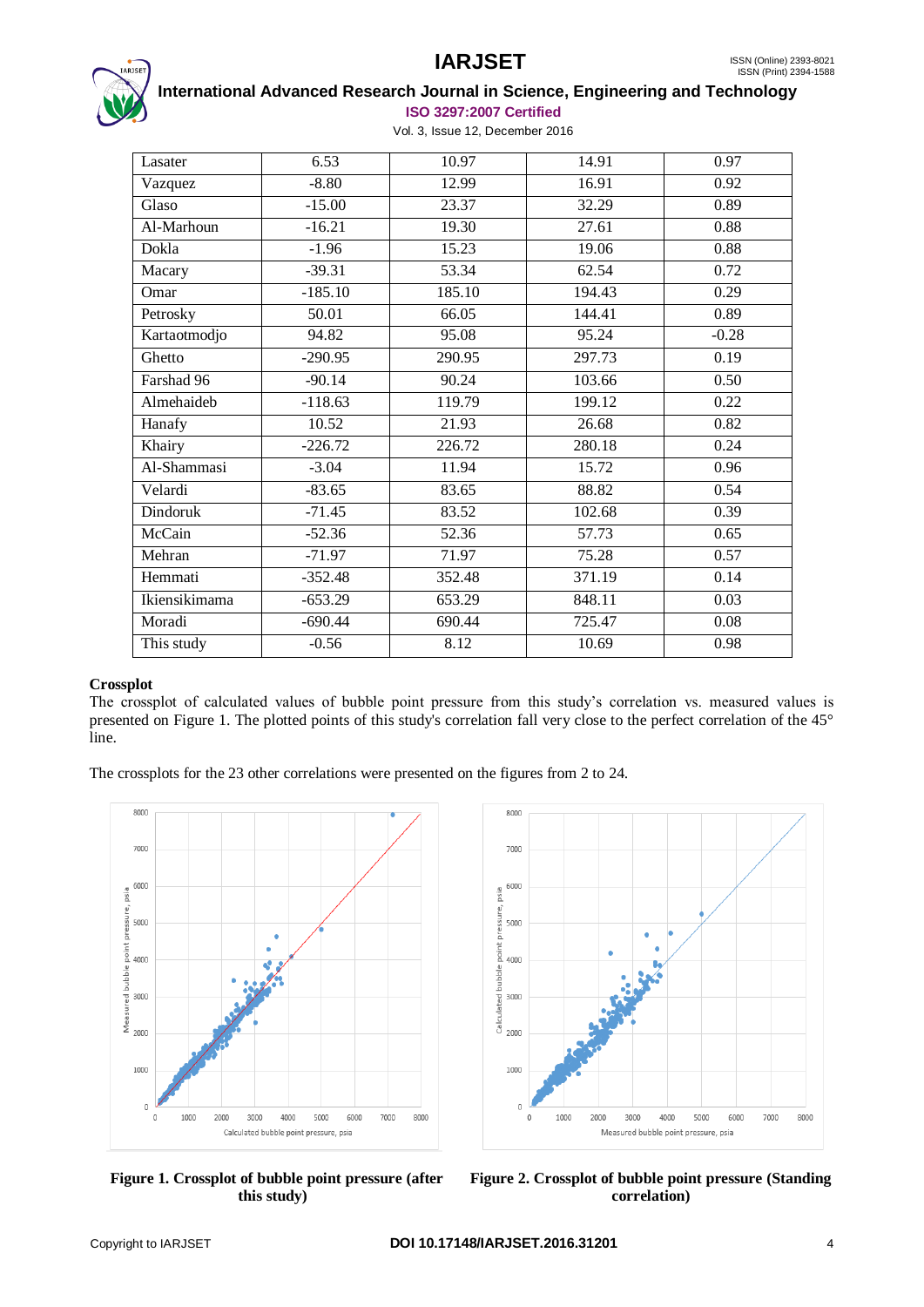

#### **International Advanced Research Journal in Science, Engineering and Technology ISO 3297:2007 Certified**



**Figure 3. Crossplot of bubble point pressure (Lasater correlation)**



**Figure 4. Crossplot of bubble point pressure (Vasques correlation)**



**Figure 5. Crossplot of bubble point pressure (Glaso correlation)**



**Figure 6. Crossplot of bubble point pressure (Al-Marhoun correlation)**



**Figure 7. Crossplot of bubble point pressure (Dokla correlation)**



**Figure 8. Crossplot of bubble point pressure (Macary correlation)**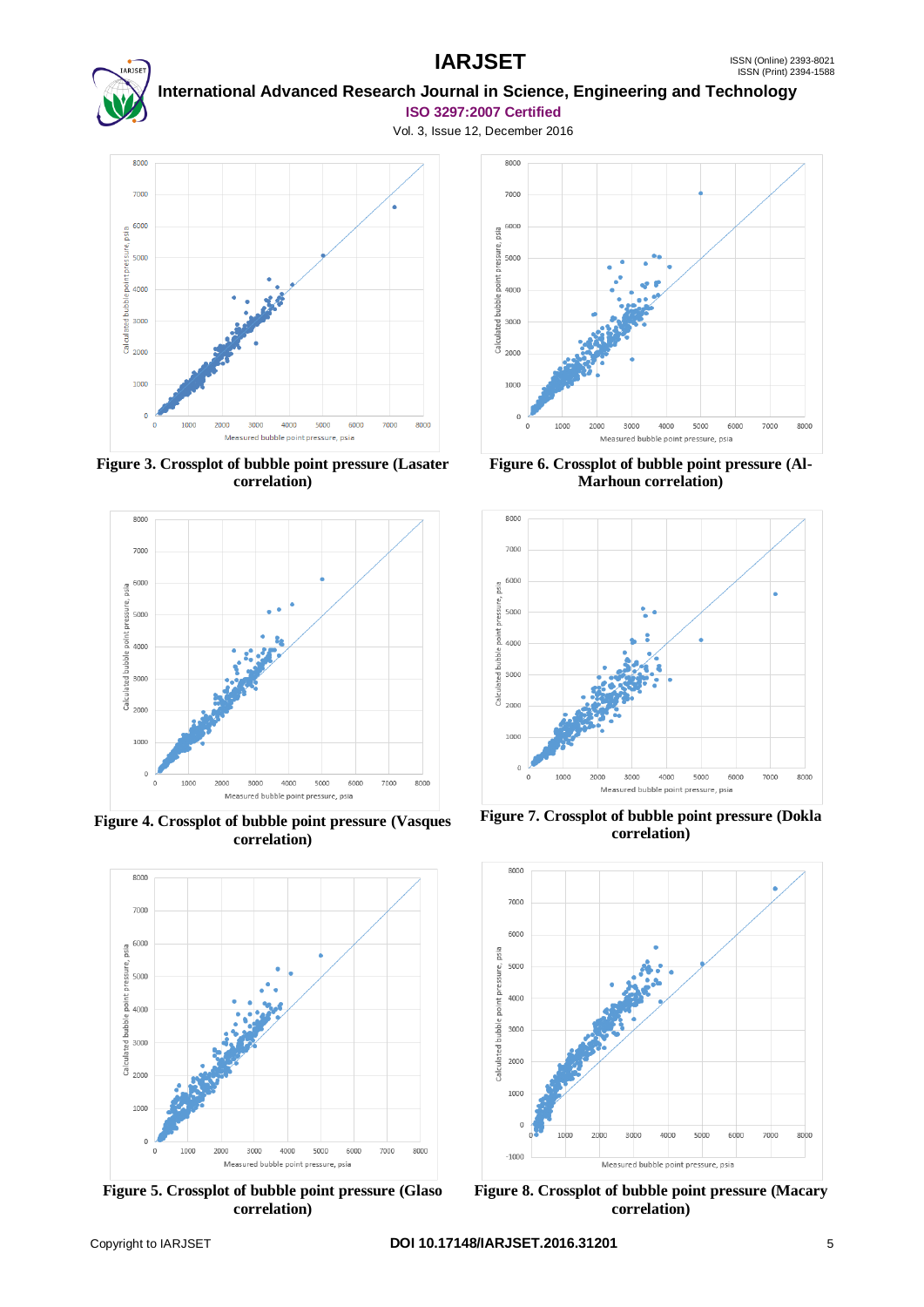

### **International Advanced Research Journal in Science, Engineering and Technology ISO 3297:2007 Certified**



**Figure 9. Crossplot of bubble point pressure (Omar correlation)**



**Figure 10. Crossplot of bubble point pressure (Petrosky correlation)**



**Figure 11. Crossplot of bubble point pressure (Kartoatmodjo correlation)**



**Figure 12. Crossplot of bubble point pressure (Ghetto correlation)**



**Figure 13. Crossplot of bubble point pressure (Farshad correlation)**



**Figure 14. Crossplot of bubble point pressure (Almehaideb correlation)**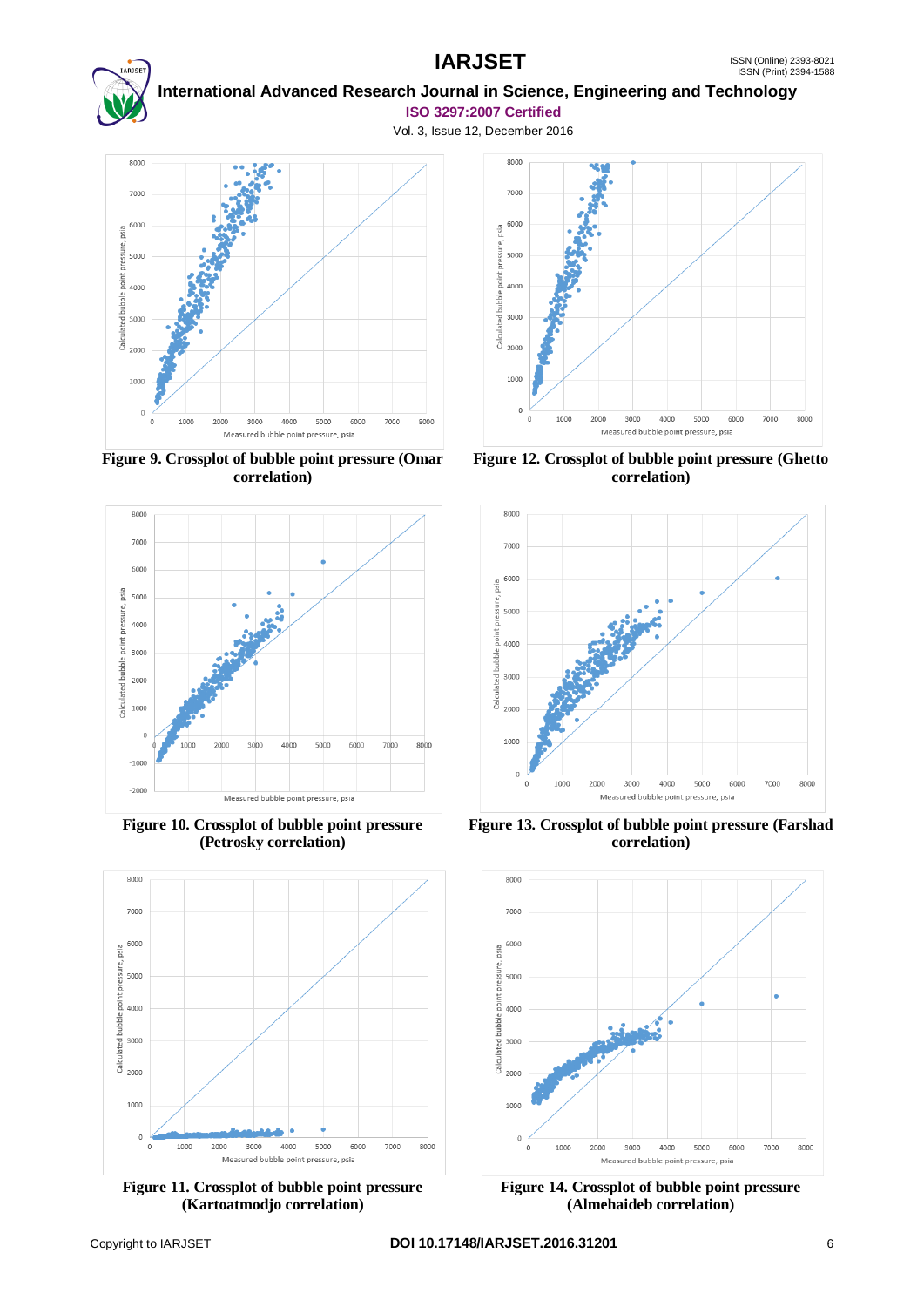

#### **International Advanced Research Journal in Science, Engineering and Technology ISO 3297:2007 Certified**



**Figure 15. Crossplot of bubble point pressure (Hanafy correlation)**



**Figure 16. Crossplot of bubble point pressure (Khairy correlation)**



**Figure 17. Crossplot of bubble point pressure (El-Shammasi correlation)**



**Figure 18. Crossplot of bubble point pressure (Velarde correlation)**



**Figure 19. Crossplot of bubble point pressure (Dindoruk correlation)**



**Figure 20. Crossplot of bubble point pressure (McCain correlation)**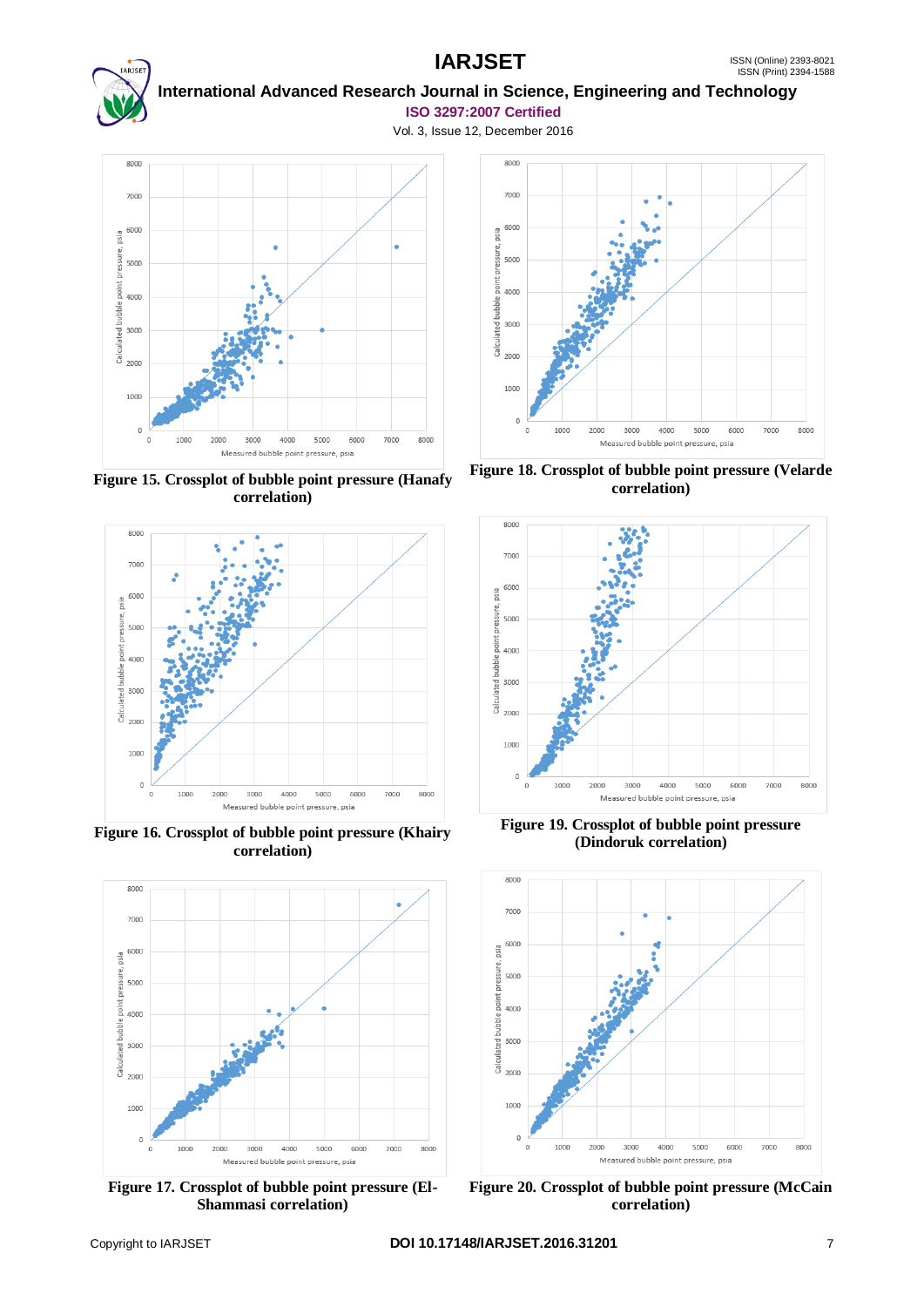

### **International Advanced Research Journal in Science, Engineering and Technology ISO 3297:2007 Certified**

Vol. 3, Issue 12, December 2016



**Figure 21. Crossplot of bubble point pressure (Mehran correlation)**



**Figure 22. Crossplot of bubble point pressure (Hemmati correlation)**



**Figure 23. Crossplot of bubble point pressure (Ikiensikimama correlation)**



**Figure 24. Crossplot of bubble point pressure (Moradi correlation)**

#### **CONCLUSIONS**

From this paper, one may conclude that:

1. This paper presents a comparison among 23 different correlations used to calculate the bubble point pressure of Middle East crude oil.

2. New bubble point pressure correlation was developed for Middle East crude oil.

3. Deviations from measured values of bubble point pressure indicated as average percent relative errors, average absolute percent relative errors, and the standard deviations, were lower for this study than for calculated values based on 23 different correlations.

4. The correlation coefficient of the correlations of this study are closer to one than that of other correlations.

#### **Nomenclature**

ARE = average relative error

AARE = average absolute relative error

- $T =$  reservoir temperature,  $\mathrm{R}$
- $p<sub>h</sub>$  = bubble point pressure, psia
- $R<sub>s</sub>$  = solution gas-oil ratio
- $\gamma_a$  = gas specific gravity
- $\gamma_0 =$  oil specific gravity

#### **REFERENCES**

- [1] Standing, M. B.:"A Pressure Volume Temperature Correlation for Mixture of California Oils and Gases," Drill. & Prod. Prac, API, Dallas, pp 275-87, 1947.
- [2] Lasater, J. A.:" Bubble Point Pressure Correlation," SPE Paper 957-G, May 1958.
- [3] Vasquez, M. and Beggs, H. D.: "Correlation for Fluid Physical
- Property Prediction," SPE Paper 6719, 1980.<br>Glaso. O.:" Generalized Pressure-V [4] Glaso, O.:" Generalized Pressure-Volume Temperature Correlations," JPT, pp 785-95, May 1980.
- [5] Al-Marhoun, M. A.: "PVT Correlations for Middle East Crude Oils," SPE Paper 13718, JPT, pp. 650-66, May 1988.
- [6] Dokla, M.E., and Osman, M.E., "Correlation of PVT Properties for UAE Crudes," SPE Paper 21342, SPE Formation Evaluation, pp. 41-46., March 1992.